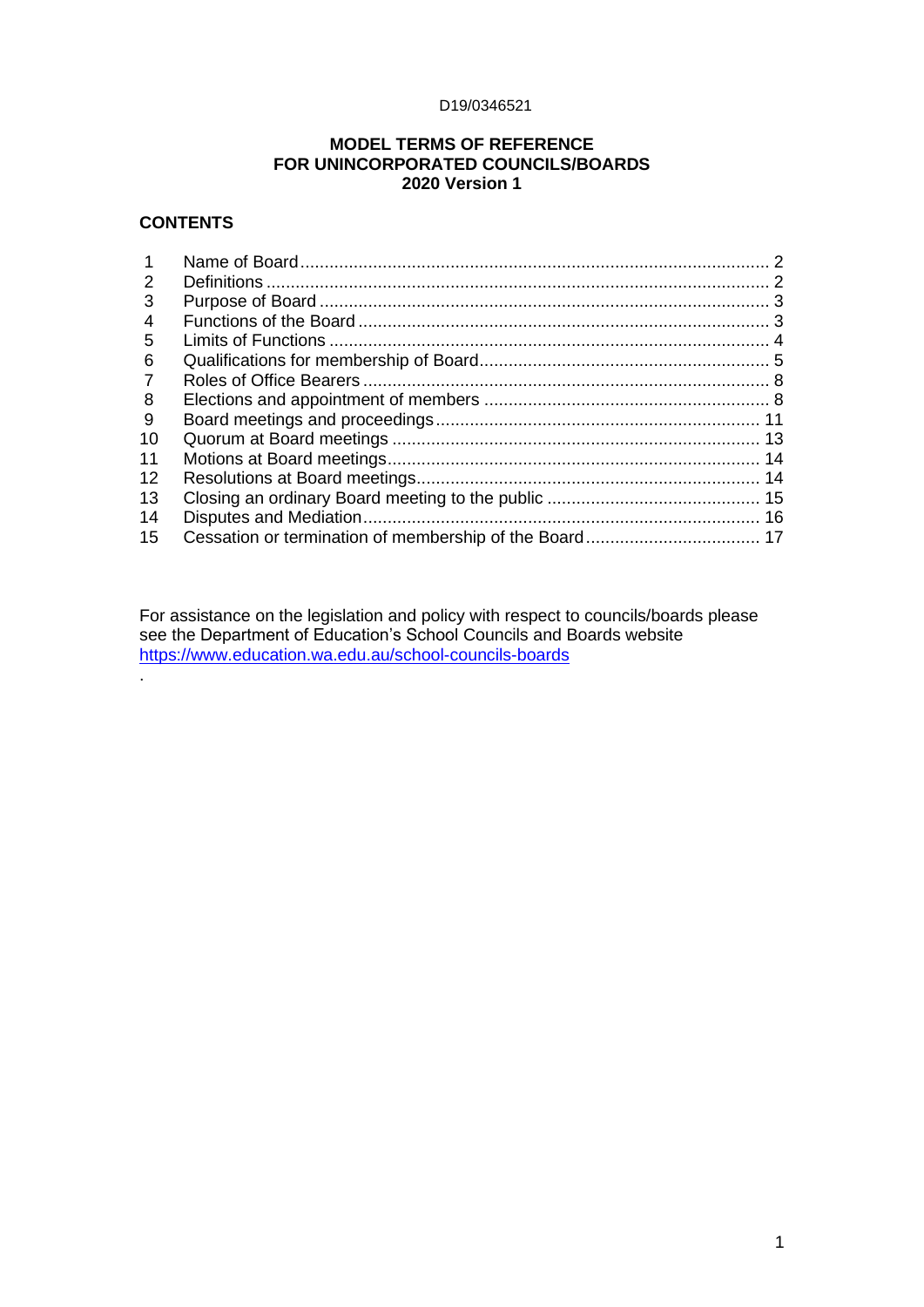## <span id="page-1-0"></span>**1 Name of Board**

The name of the Board is Dalkeith Primary School Board (**Board**).

## <span id="page-1-1"></span>**2 Definitions**

In these rules, unless the contrary intention appears-

- "Annual public meeting" is the annual meeting in which the Board presents to the school community an annual report based on the Council's functions **(SER r.117)**.
- "Board" means the council of an Independent Public School.
- "Council" means the Board referred to in rule 1, established in **SEA s.125.**
- "Director General<sup>1</sup>" means the chief executive officer of the Department of Education as defined in **SEA s.229.**
- "Ordinary meeting" means a meeting held by determination of the Board **(SER r.115(1))**.
- "Parent" in relation to a child, means a person who at law has responsibility
	- For the long term care, welfare and development of the child; or
	- For the day to day care, welfare and development of the child **(SEA s.4).**
- "PCA" means *Parliamentary Commissioner Act 1971*.
- "Minister" means a body corporate with the name "Minister for Education" **(SEA s.214(1)).**
- "SEA" means *School Education Act 1999*.
- "SER" means *School Education Regulations 2000*.
- "Special meeting" means a meeting of the Board called for by written notice to the chairperson by parents of students at the school for a specific purpose **(SER r.118)**.
- "Student" means a person who is enrolled at the school **(SEA s.4).**
- <span id="page-1-2"></span>• "Terms of Reference" means these rules that will apply to the Board and members.

<sup>1</sup> All but one of the functions of the Director General mentioned henceforth have been delegated from the Director General to the Deputy Director General, Public Schools, under the current delegation instruments.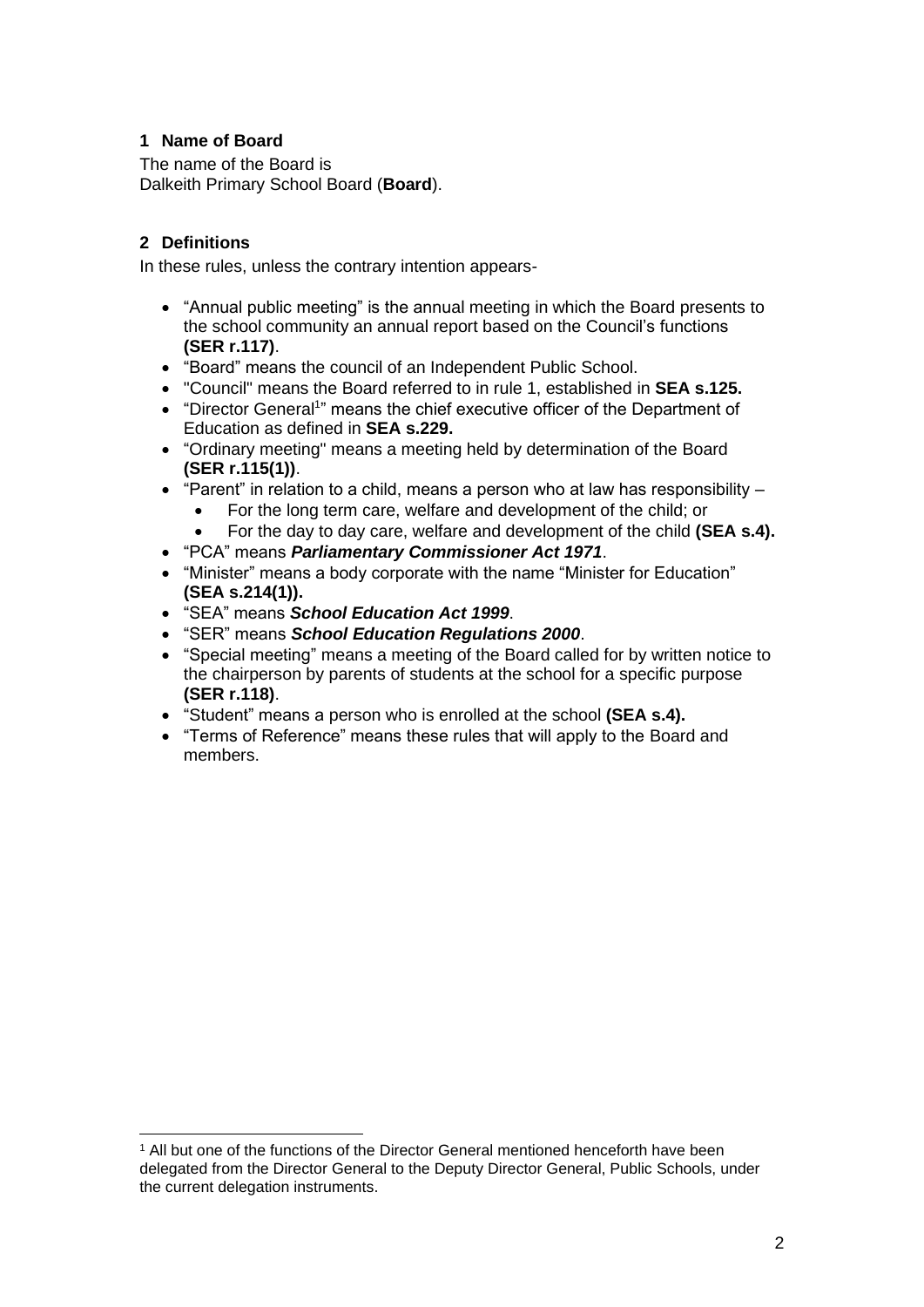# **3 Purpose of Board**

### 3.1

The Board is formed with the fundamental purpose of enabling parents and members of the community to engage in activities that are in the best interests of students and will enhance the education provided by the school.

## **4 Functions of the Board**

### 4.1

The Board has the following functions:

To take part in:

- <span id="page-2-0"></span>a) establishing and reviewing from time to time, the school's objectives, priorities and general policy directions **(SEA s.128(a)(i))**;
- b) the planning of financial arrangements necessary to fund those objectives, priorities and directions **(SEA s.128(a)(ii))**; **2**
- c) evaluating the school's performance in achieving them **(SEA s.128(a)(iii))**; and
- d) formulating codes of conduct for students at the school **(SEA s.128(c)).**

4.2

With the approval of the Director General to:

a) take part in the selection of, but not the appointment of, the school principal or any other member of the teaching staff **(SEA s.129(2))<sup>34</sup> .**

## 4.3

To approve<sup>5</sup>:

- a) of a charge or contribution determined by the principal for the provision of certain materials, services and facilities **(SEA s.99(4));**
- b) of the costs determined by the principal to be paid for participation in an extra cost optional component of the school's educational program **(SEA s.100(3));**
- c) of the items determined by the principal to be supplied by a student for the student's personal use in the school's educational program **(SEA s.108(2));** and

<sup>&</sup>lt;sup>2</sup> The principal submits the school's annual budget to the Board for noting. School councils note major revisions to the budget, which have an impact on the original programs and priorities. (Department of Education's *[Financial Management in Schools Finance and](https://ikon.education.wa.edu.au/-/finance-and-accounting-manual-1)  [Accounting](https://ikon.education.wa.edu.au/-/finance-and-accounting-manual-1)* manual). Principals provide relevant financial reports to the school council. (Department of Education's *[Financial Management in Schools Finance and Accounting](https://ikon.education.wa.edu.au/-/finance-and-accounting-manual-1)* manual.) The School Compliance Program confirms there is a record of the Board having noted the school budget in meeting minutes.

 $3$  A council of a school that is not an Independent Public School may apply to the Director General or delegate to take part in the selection of, but not the appointment of, the school principal or any other member of the teaching staff. The Director General's delegate for a school that is not an Independent Public School is the Deputy Director General, Public Schools; and only for schools in their region the Regional Executive Director. An Independent Public School board takes part in the selection of, but not the appointment of, the school principal. An Independent Public School board may apply to the Director General or delegate to take part in the selection of, but not the appointment, of any other member of the teaching staff. Where the school is an Independent Public School, the Director General's delegate is the school Principal.

<sup>4</sup> Members of Parliament who are also members of a Board are prevented from participating in school selection processes by the *Public Sector Management Act 1994*.

<sup>5</sup> The Department of Education's School Compliance Program confirms there is a record of the Board having provided approval in meeting minutes.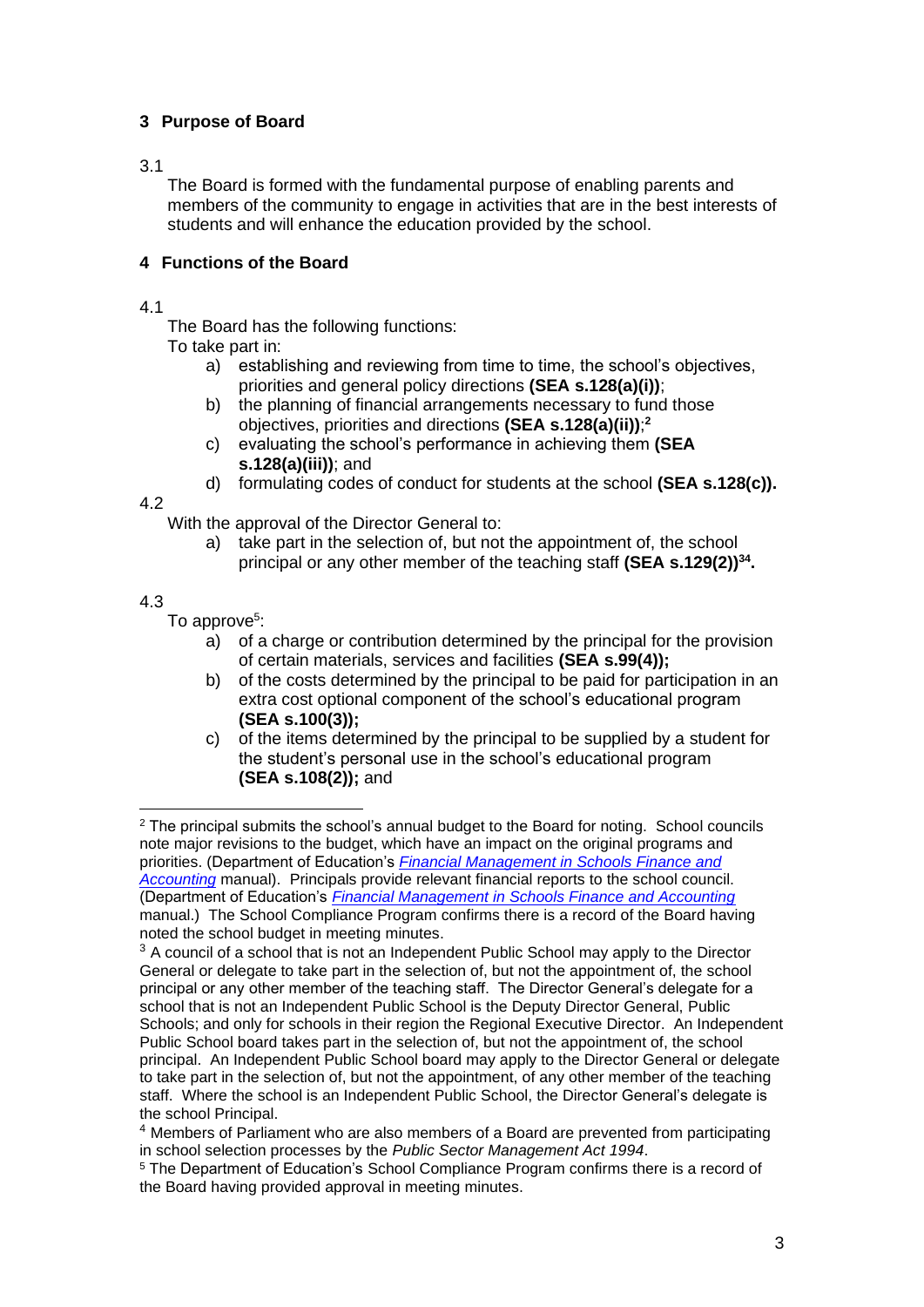d) of an agreement or arrangement for advertising or sponsorship in relation to a government school **(SEA s.216(5)).<sup>6</sup>**

### 4.4

To determine in consultation with students, their parents and staff a dress code for students when they are attending or representing the school **(SEA s.128(d)).**

### 4.5

To provide advice to the principal of the school on:

- a) a general policy concerning the use in school activities of prayers, songs and material based on religious, spiritual or moral values being used in a school activity as part of religious education **(SEA s.70);** and
- b) allowing time for the special religious education of students in the school, but the total number of hours so allowed in a school year is not to exceed 40 **(SEA s.69(2)).**

### 4.6

To promote the school in the community **(SEA s.128(b)).**

### 4.7

To note the school's Funding Agreement (with Schedules).

# <span id="page-3-0"></span>**5 Limits of Functions**

### 5.1

The Board cannot:

- a) intervene in the control or management of a school **(SEA s.132(a))**;
- b) intervene in the educational instruction of students **(SEA s.132(b))**;
- c) exercise authority over teaching staff or other persons employed at the school **(SEA s.132(c))**; or
- d) performance manage the principal or any other Department of Education employee **(SEA 132(c));**
- e) intervene in the management or operation of a school fund **(SEA s.132(d))**; and
- f) purchase property **(SEA 131)**;

### *Guideline*

*Principals have the legislated responsibility for the control and management of the school (SEA s.63(1)(b)). The Department of Education has established processes to enable Principals to undertake these functions, including for the distribution of funding to the school, school maintenance and capital works. Principals work with Department business units and provide the information council/board members require on these processes. Principals support members to understand the scope of the functions of a council/board, which does not include intervening in the control or management of the school - either directly or indirectly.* 

<sup>6</sup> The principal uses the Department's *[Document for Incoming Sponsorship to a Public School](http://det.wa.edu.au/policies/detcms/policy-planning-and-accountability/policies-framework/guidelines/document-for-incoming-sponsorship-to-a-public-school-.en?cat-id=3457970)* and enters into an agreement with a sponsor.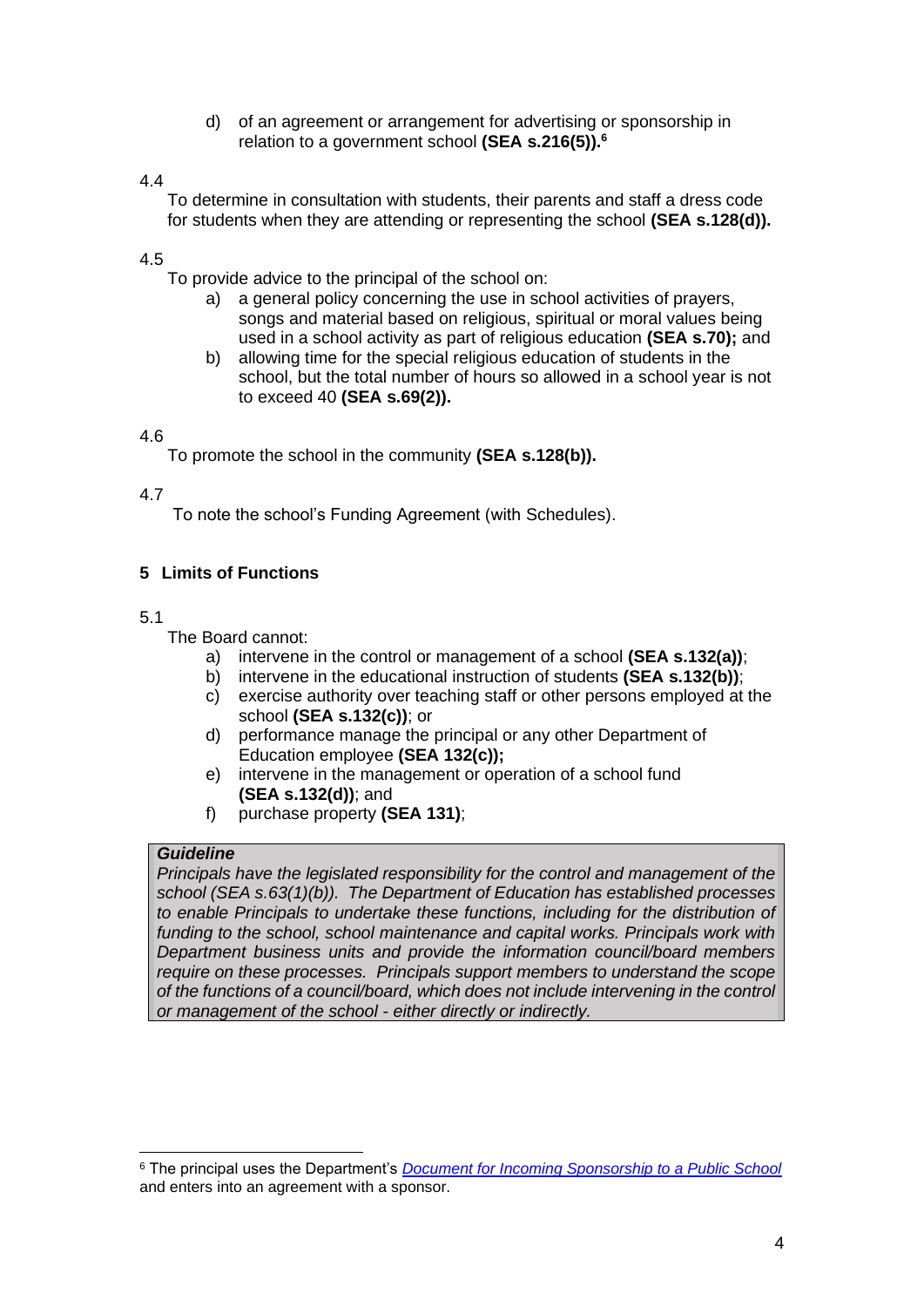The Board is not permitted to borrow money, or obtain credit.<sup>7</sup>

5.3

The Director General may give directions in writing to a Board with respect to the performance of its functions, either generally or in relation to a particular matter, and the Board is to give effect to any such direction **(SEA s.135(1)(2))**.

## <span id="page-4-0"></span>**6 Qualifications for membership of Board**

## 6.1

Membership of the Board will be drawn from the following categories:

- a) parents of students at the school **(SEA s.127(1)(a))**;
- b) members of the general community **(SEA s.127(1)(b))**;
- c) staff of the school **(SEA s.127(1)(c))**;
- d) the principal is automatically a member of the Board **(SEA s.127(2)).**

# 6.2

Staff who are also parents or community members will only serve on the Board in their capacity as a Department of Education employee. Such a person will only be on the Board in the category of staff membership **(SEA s.127(3))**.

## 6.3

The number of members of the Board will be ten (10) members.

## *Guideline*

*The number of members is determined by the Board however it must be at least 5 and not more than 15. (SER r.106(1)(a)(2))*

*If the Board is a joint Board the Director General will determine the number and composition of members. (SER r.106(1)(c)).*

## 6.4

The Board will determine its composition:

- a) having regard to the nature of the student population of the school and the social, cultural, lingual, economic or geographic factors that may be relevant to the school **(SER r.107(1)(a)(i))**;
- b) having regard to the functions of the Board and any changes in those functions **(SER r.107(1)(a)(ii))**; and

<sup>7</sup> Department of Education's *[Councils and Boards in Public Schools policy and procedures](http://det.wa.edu.au/policies/detcms/policy-planning-and-accountability/policies-framework/policies/councils-and-boards-policy.en?cat-id=3458015)* Section 2.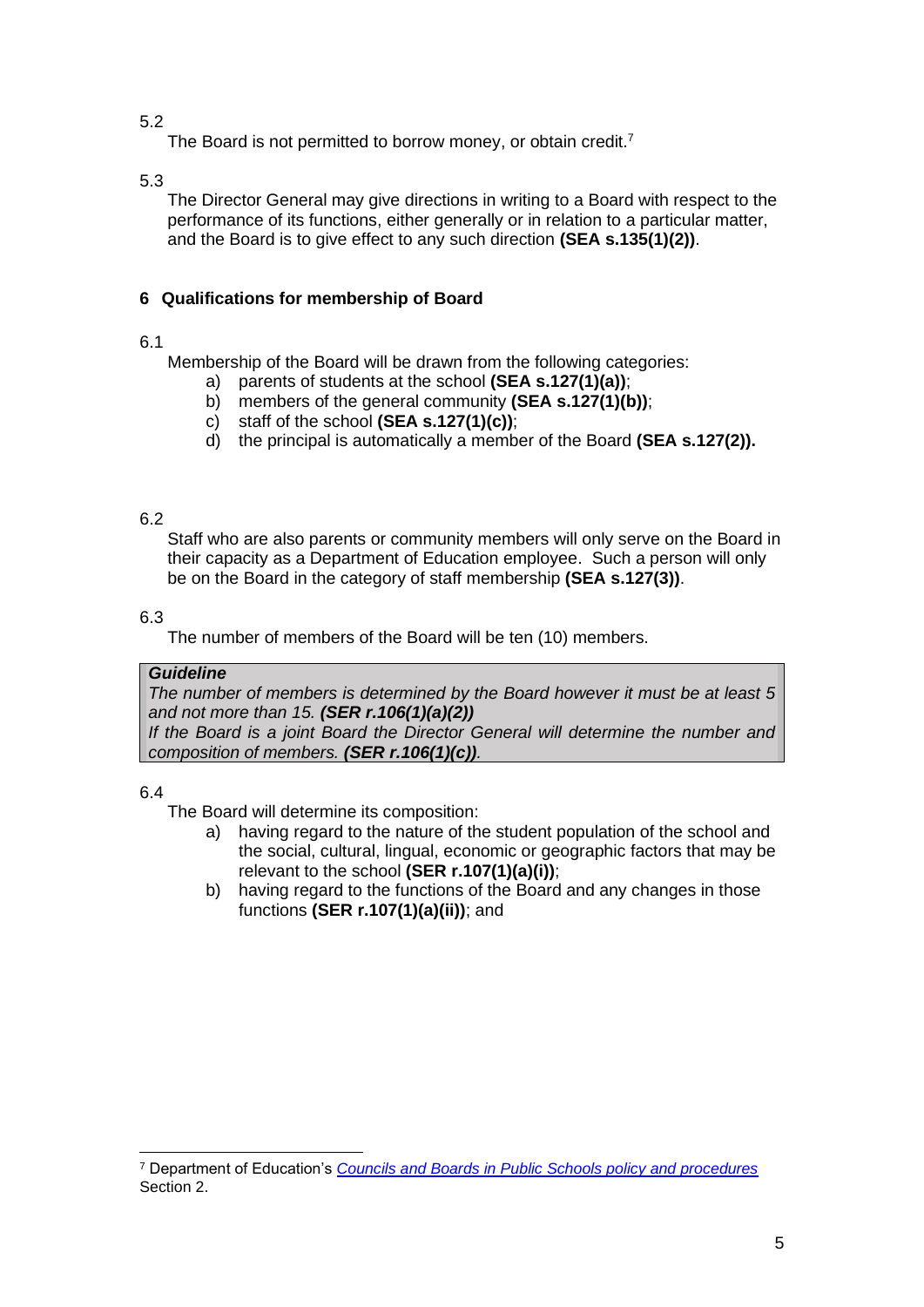The composition of the Board will be:

- i. 4 (four) members of the general community;
- ii. 2 (two) staff of the school in addition to the principal;
- iii. 3 (three) parents;
- iv. a member of another association of the school referred to in **SEA s.149** in relation to the school or group of schools that the school belongs **(SER r.107(1)(b)(i)(ii)(iii)(iv)).**

### *Guideline*

*To be suitably qualified for a membership position on the council/board:*

- *parents are to have children enrolled at the school;*
- *staff are to be employed at the school; and*
- *community members have contemporary expertise required by the council/board. Examples of contemporary expertise include current employment with an employer working in partnership with the school, or business skills that are required at the time.*

### *Guideline*

*An example of another association referred to in SEA s.149 (see iv above) is an alumni association, but not a Parents and Citizens' Association. A Parents and Citizens' Association may nominate in the membership category of parents or general community members as is relevant to the nominee (SER r.107(3)). See 8.3. The number of members from each membership category is to be specified. For example, 5 parents, 2 staff and 2 members of the general community. Use of terms such as 'up to' or 'a maximum of' are not to be used.*

### 6.6

Parents and members of the general community will form the majority of the members of the Board **(SEA s.127(4));** and at least one of this majority will be a parent member **(SER r.107(2)).**

### 6.7

The Board may co-opt a member of the local community to be a member of the Board for such period, or in relation to such matters, as determined by the Board where that person's experience, skills or qualifications would enable him or her to make a contribution to the Council's functions **(SER r.112).**

### 6.8

Students at the school who are not members may attend Board meetings and take part in discussions, but without having a right to vote or being counted in determining a quorum **(SEA s.140(b)).**

## <span id="page-5-0"></span>**7 Roles of Office Bearers**

## 7.1

**Chairperson** 

The role of the chairperson is to:

a) work in partnership with the Principal;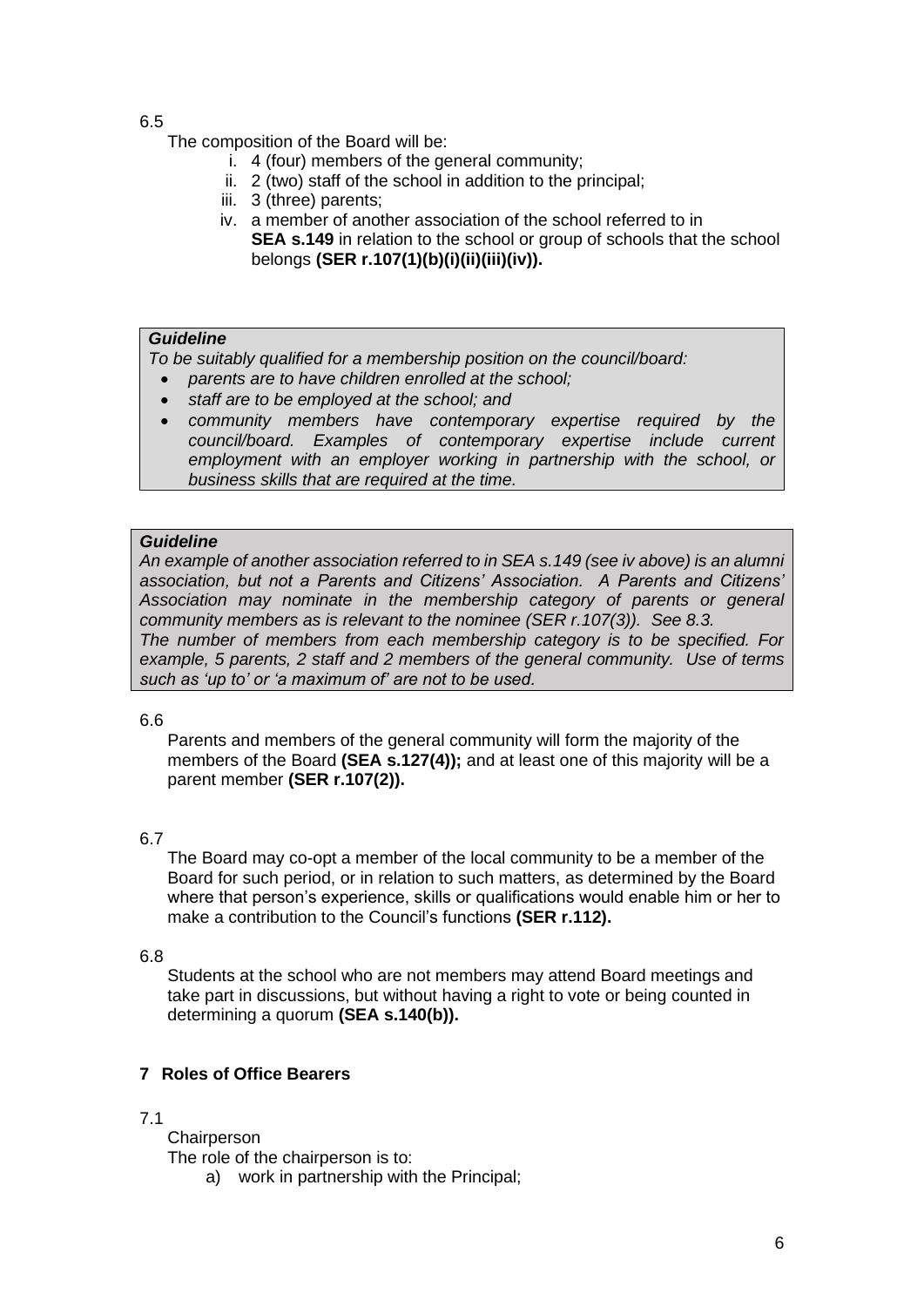- b) ensure a wide variety of people are considered for membership and that members are representative of the school community, for example gender, social, cultural, lingual, economic or geographic factors relevant to the school;
- c) chair and convene Board meetings **(SER r.115(2))**;
- d) ensure minutes of meetings are taken and reviewed;
- e) provide leadership to the Council;
- f) manage the business of the Council;
- g) declare the result of decisions and motions;
- h) uphold Board decisions;
- i) works with the Principal to induct members;
- j) ensure the Board stays focused on supporting the school to achieve the best outcomes for students;
- k) prepare and present an annual report to members and the school community at annual public meetings **(SER r.117(c));**
- l) comply with any directions of the Board in relation to the venue and time of meeting and giving notice of the meeting **(SER r.115(2));**
- m) resolve disputes as required;
- n) represent the school in the community and at formal functions; and
- o) facilitate mediation meetings as required.

### Secretary<sup>8</sup>

Where there is such a position, the role of the secretary is to:

- a) co-ordinate the correspondence of the Council;
- b) ensure that full and correct minutes of the meetings and proceedings of the Board are kept in a minute book and are signed off by the chairperson after every meeting;
- c) serve formal notice to Board members and the community at the direction of the chairperson, for:
	- i. ordinary, special and annual public meetings; and
	- ii. motions;
- d) keep and maintain in an up to date condition a register of the members of the Board and their postal and residential addresses;
- e) keep a list of nominees of members of the general community that may be appointed to the Board in the category of general community membership **(SER r.108(2)(b));**
- f) keep and maintain this Terms of Reference and have copies of this Terms of Reference available to all members;
- g) ensure every member has access to inspect the records and documents of the Council;
- h) have custody of all books, documents, records and registers of the Council; and
- i) have custody of all other records held by the Board.

### *Guideline*

It may be useful to add to the register of members' phone numbers and email *addresses. It may be useful to regularly update the register with current information.*

<sup>&</sup>lt;sup>8</sup> Schools may provide support to the Board through the school support staff who may undertake the role of the secretary. Where this occurs the school support staff member is not a member of the council.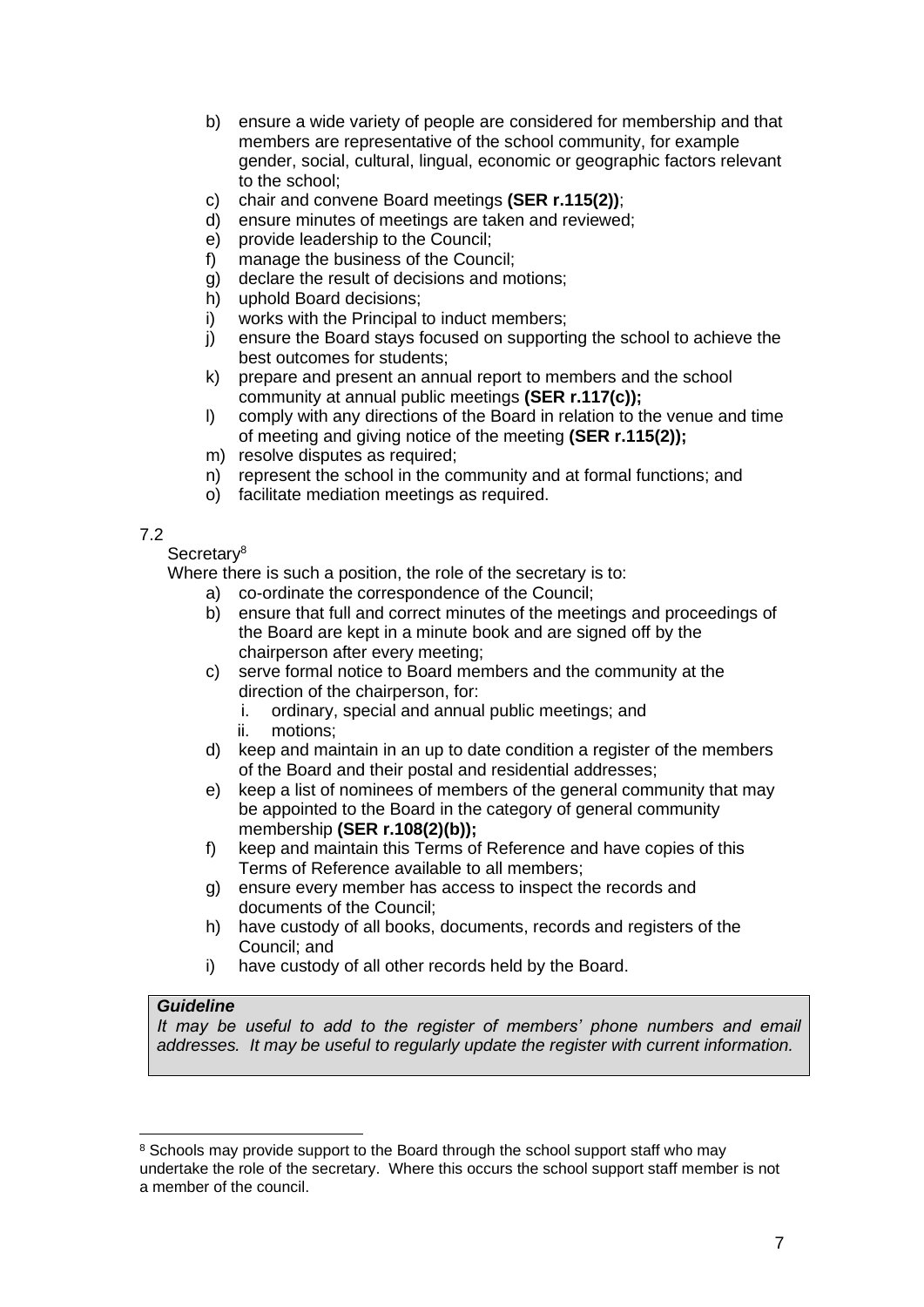*NB Please note that it is advisable to obtain consent first, as Councils may be in breach of the Privacy Act 1988 (Commonwealth) by keeping phone numbers on the register without consent.*

### *Guideline*

*In regards to the secretary's record keeping role (h) (secretary) it may be useful to*  have two custodians of the records and documents of the Council, in the event that the *first custodian is unavailable.* 

*Some councils keep their records electronically.* 

*Principals are required to produce Board records as part of the Department of Education's school compliance program.*

#### 7.3

A member may at any reasonable time inspect the books, documents, records and securities of the Council. Members may make a copy of or take an extract, but have no right to remove the books, documents, records or registers of the Council.

### <span id="page-7-0"></span>**8 Elections and appointment of members**

#### 8.1

Members of the Board are appointed for a term not exceeding three years **(SER r.110(1)(a)).**

#### 8.2

Members may be reappointed for a further term once or more than once **(SER r.110(1)(b)).** 

### 8.3

The Parents and Citizens' Association may nominate one of its members to be considered for membership of the Board in the membership category of parents or general community members as is relevant to the nominee **(SER r.107(3)).**

### *Guideline*

*A Parents and Citizens' Association can nominate one of their members for either a) a parent or* 

*b) a community member position depending on the individual circumstances of the nominee.* 

*If the Parents and Citizens' Association nominates a parent member, that nomination is treated the same as any other parent nomination and is required to*  face an election (with all parents voting and all parent candidates considered, not *just Parents and Citizens' Association members) if there are more nominations than positions. If the Parents and Citizens' Association nominates a community member, that nomination is treated the same as any other community nomination and is considered by the Board with the other community member nominees. Community members are appointed, not elected.*

8.4

Any member appointed or elected to a casual vacancy on the Board will hold office for the residual period of the predecessor's term of office **(SER r.110(2)).**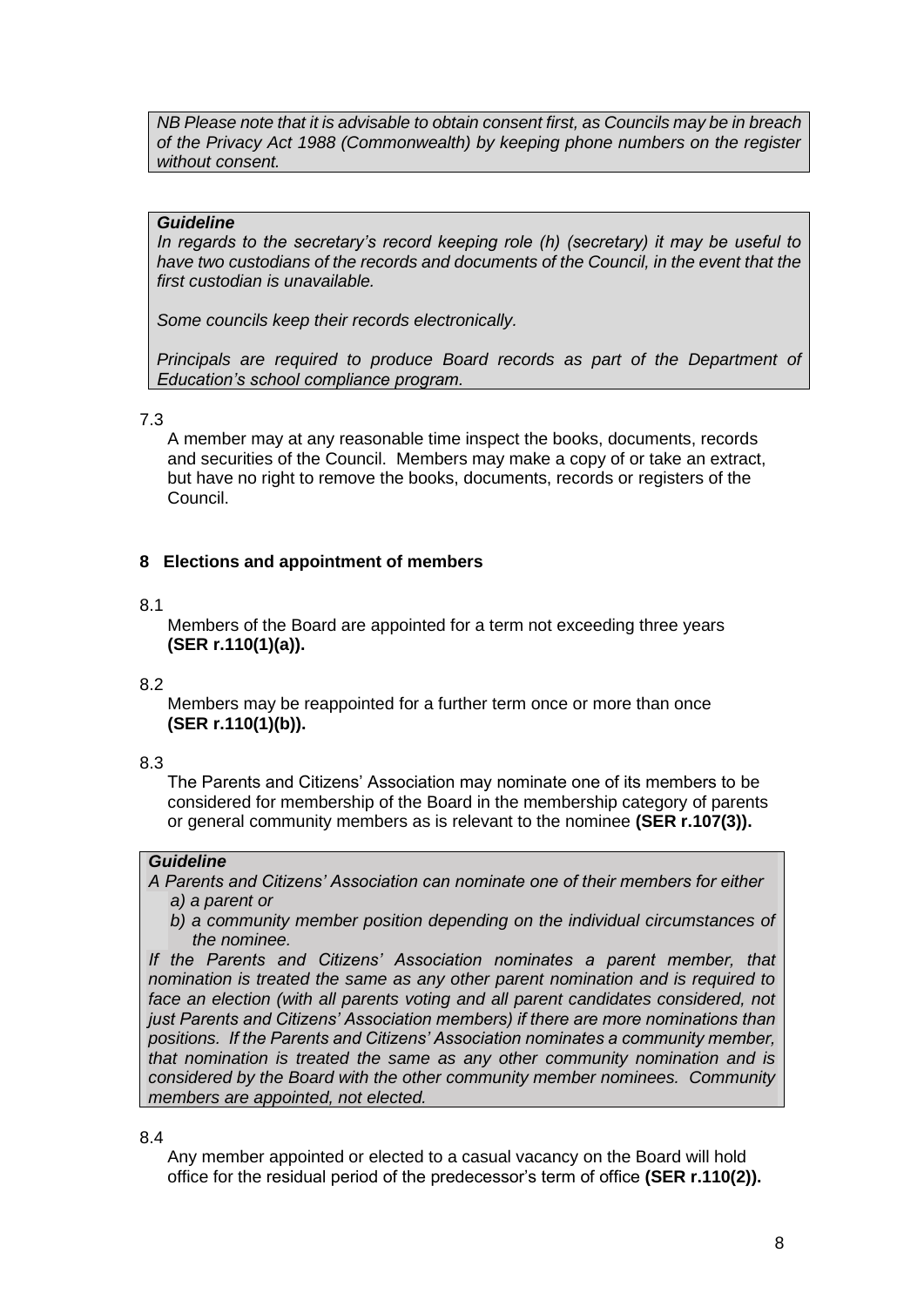The chairperson is elected by and from its membership **(SEA s.127(6)).**

#### *Guideline*

*It is good practice for the Board to review on an annual basis, for example at the first meeting of the year, who will undertake the role of Chair.*

#### 8.6

The principal of the school will invite nominations from all persons in each category to fill vacancies in the Board membership **(SER r.108(1)).**

#### *Guideline*

*People who are eligible to nominate for a category are also eligible to vote for that category. That is, only parents vote for the parent members, only students vote for the student members and only staff vote for the staff members. (SER r.109)*

*Each parent whose name and address has been provided to the school at the time of the application for enrolment is eligible to nominate and is to be provided with the opportunity to vote where an election is to be held. (SER r.109)* 

*For example, where a parent position becomes vacant on a Board of a secondary school in Term 4, all parents are to be provided with the opportunity to nominate (and vote if an election is to be held). This would include the parents of Year 6 students whose enrolment has been accepted for the following year.*

### *Guideline*

*Principals can access voting support materials, including an electronic voting tool, through Ikon.*

### 8.7

If there are more nominees than places available on the Council:

- a) the principal will conduct an election to appoint parents, staff and students **(SER r.108(2)(a)(c)(d))**; and
- b) in the category 'community members' the choice of nominee will be decided by the Board rather than by election **(SER r.108(2)(b))**.

#### 8.8

Only those people eligible for a position are eligible to vote for representatives for that position **(SER r.109(1)(2)(3)(4)(5)).**

#### 8.9

Parent members are to be elected from and by parents **(SER r.108(2)(a)).** Parents eligible to vote are:

- a) each parent whose name and address has been provided to the school **SEA s.16(1)(b)(ii)(I) (SER r.109(1)(a))**; or
- b) if neither parent's name and address has been so provided in relation to a particular student, each person who is responsible for the student **(SER r.109(1)(b)).**

8.10

Staff members are to be elected from and by the staff of the school **(SER r.108(2)(c)).** Staff members who are eligible to vote are each person who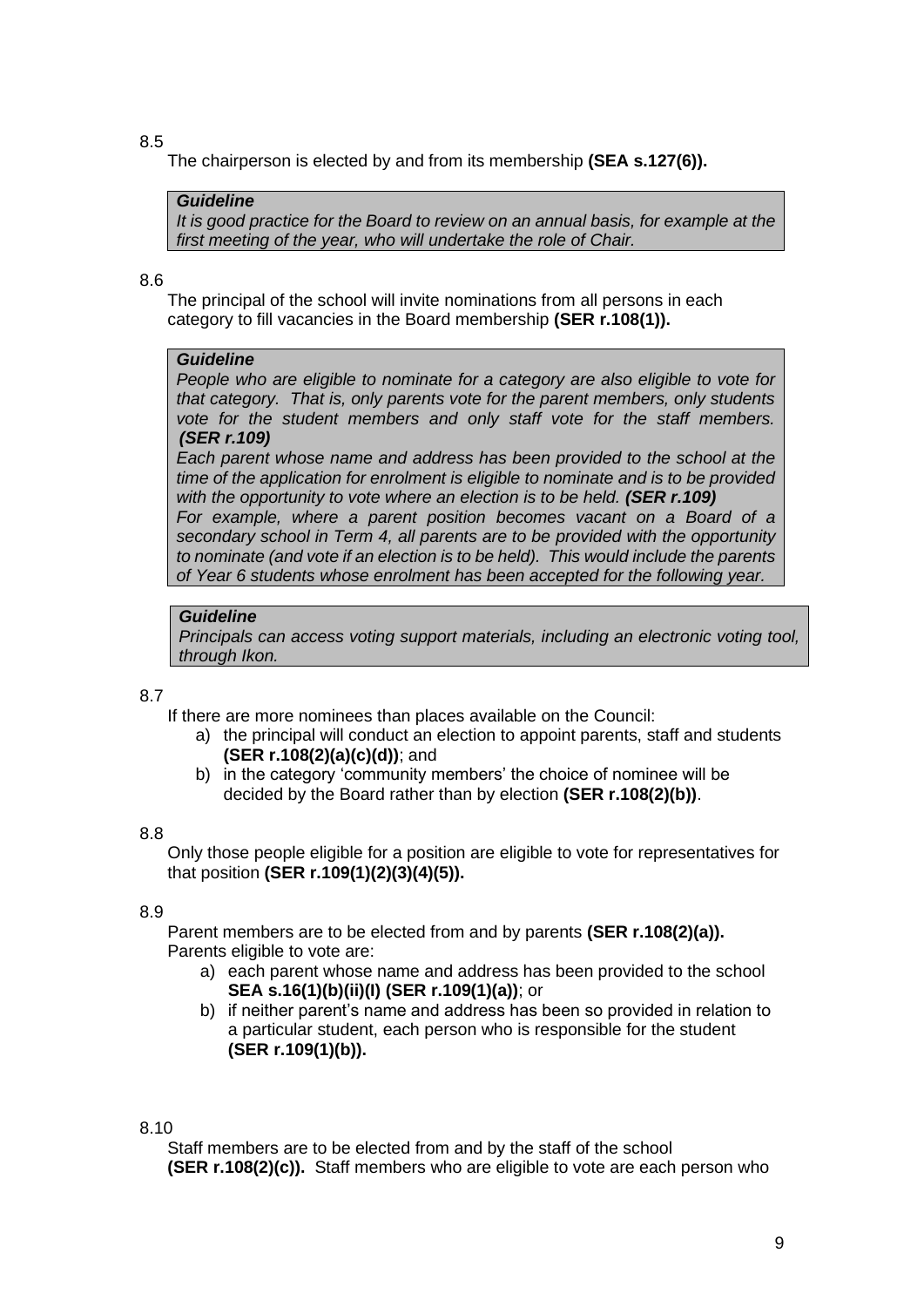is employed at the school under **SEA s.235(1)**, and whose usual place of work is at the school **(SER r.109(3)).**

### 8.11

There will not be an election to appoint community members. The Board may appoint suitably qualified persons from the list of nominees by vote in a meeting **(SER r.108(2)(b)).**

#### 8.12

There will not be an election to appoint co-opted members. The Board will appoint a person of the local community having such skills, experience, or qualifications as would enable the person to make a contribution to the Council's functions for a specified time period **(SER r.112).**

#### 8.13

A person will not vote in respect of more than one category of membership of the Board **(SER r.109(5)).** 

#### 8.14

Voting in Board elections will be conducted in written form (as opposed to a show of hands).

#### 8.15

The school principal is responsible for the proper conduct of all elections **(SER r.108(2)).**

#### 8.16

A person who wishes to nominate to serve on the Board will notify the school principal in writing using the prescribed nomination form by the due date in order to be considered. The principal will keep a record of nominations received.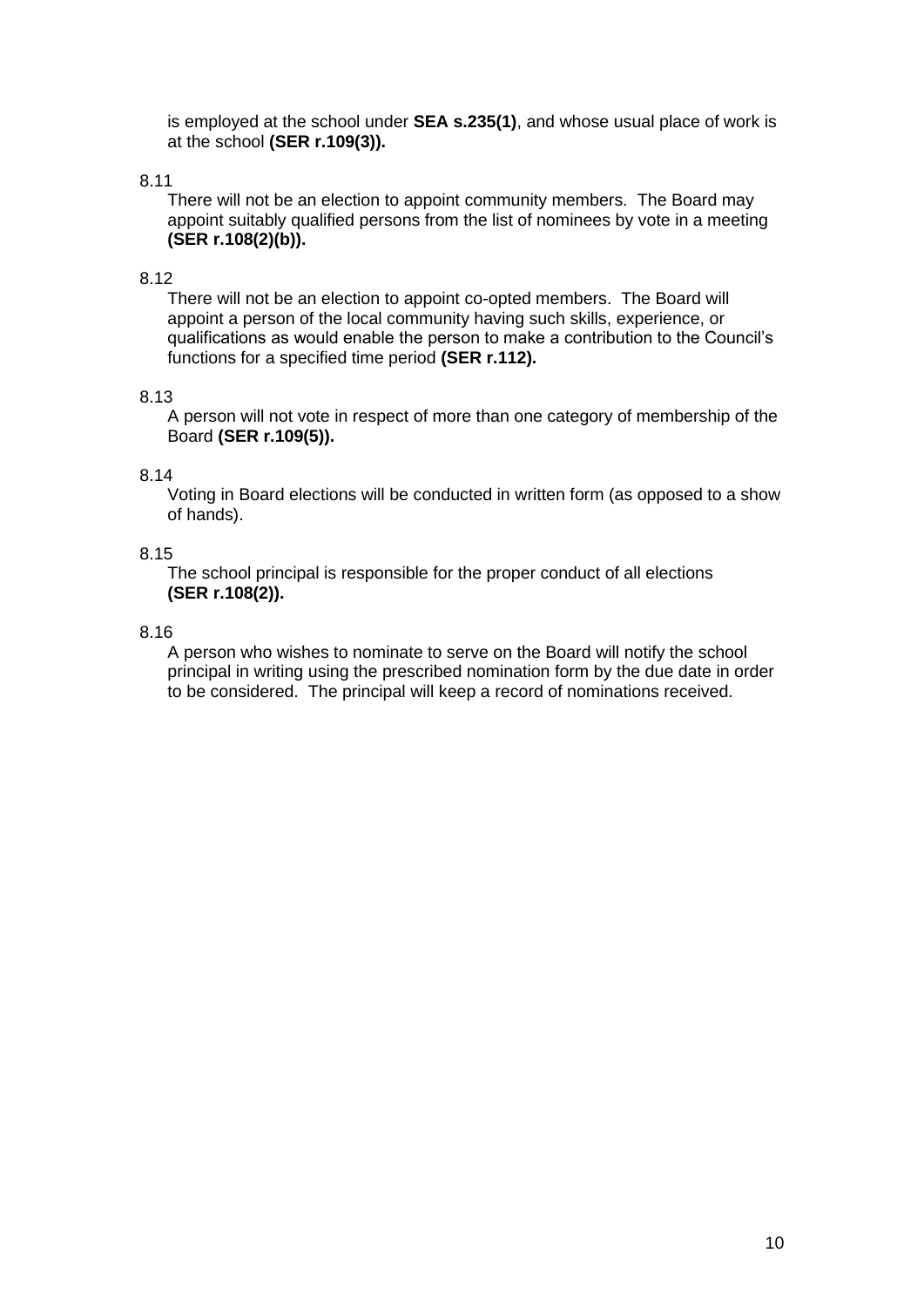Appointments to the Board will not be made until after a Screening Clearance Number has been issued by the Department of Education's Screening Unit (as is applicable to the membership category).<sup>9</sup>

# <span id="page-10-0"></span>**9 Board meetings and proceedings**

### 9.1

The Board must meet together to undertake Board functions for not less than 4 (four) ordinary meetings in each year.

# 9.2

Ordinary Meetings

- a) "ordinary meeting" means a meeting held by determination of the Board **(SER r.115(1)); and**
- b) a Board must hold at least two (2) ordinary meetings per year.<sup>10</sup>

## 9.3

The chairperson will give to the school community not less than 7 (seven) days formal notice of an ordinary meeting.

# *Guideline*

*It may be useful to give 14 days formal notice of an ordinary meeting and to specify in the formal notice -*

*a) a) when and where the ordinary meeting concerned is to be held; and* b) *b) the agenda.*

9.4

The Board will determine that medium for formal notice as writing via email.

# *Guideline*

*The Board defines formal notice. It may be useful to define formal notice as in writing via mail, fax or email. It may be useful to set out in the formal notice when and where the meeting is to be held, and the agenda. NB: In some situations such as remote schools, verbal notification may be considered appropriate.*

9.5

Annual public meeting

- a) "Annual public meeting" is the meeting held once in every calendar year that is open to the public **(SER r.117(a)).**
- b) An annual report will be presented at the meeting to advise the school community of the performance of the Board in relation to its functions since the previous annual public meeting **(SER r.117(c)).**

## 9.6

The chairperson will give to all members and parents not less than 14 days formal notice of an annual public meeting **(SER r.117(b)).**

<sup>9</sup> *[Criminal History Screening for Department of Education Sites policy and procedures](http://det.wa.edu.au/policies/detcms/policy-planning-and-accountability/policies-framework/policies/criminal-history-screening-for-department-of-education-sites-policy-and-procedures.en?cat-id=3457995)* and *[Councils and Boards in Public Schools policy and procedures](http://det.wa.edu.au/policies/detcms/policy-planning-and-accountability/policies-framework/policies/councils-and-boards-policy.en?cat-id=3458015)*

<sup>&</sup>lt;sup>10</sup> School Compliance Program, Financial Services, Department of Education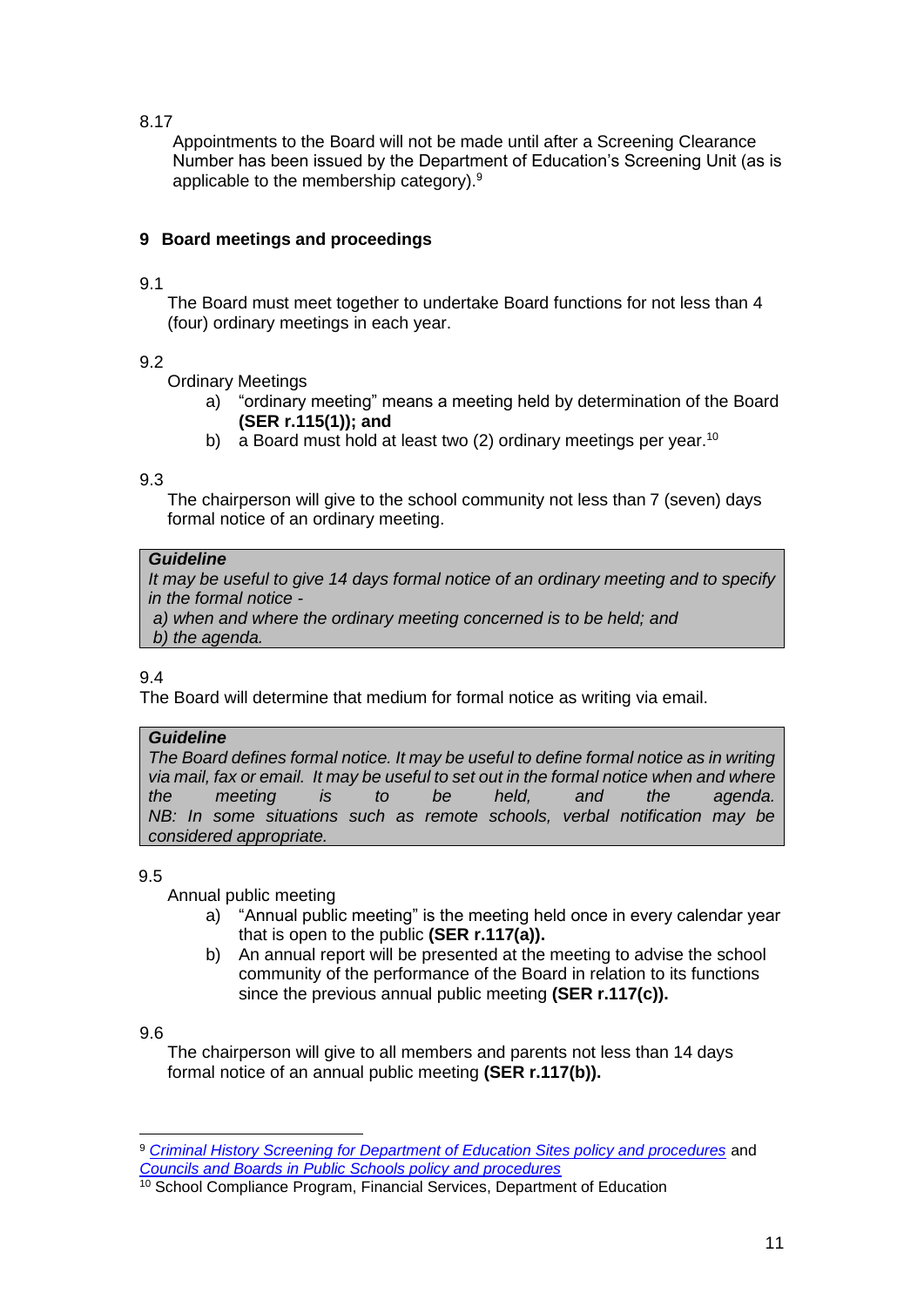### *Guideline*

*It would be useful to specify in the formal notice –*

- a) *a) When and where the annual public meeting is to be held;*
- b) *b) The agenda, for example* 
	- *i. the consideration of the annual report of the school council;*
	- *ii. any other business requiring consideration by the school Board at the annual public meeting.*

*NB: In some situations such as remote schools, verbal notification may be considered appropriate.*

### 9.7

A special meeting:

- a) is a meeting called for by families of students at the school for a particular purpose **(SER r.118).**
- b) will be held by determination of the Board **(SER r.115(1));** or
- c) will be called for by:
	- i. at least 20 families of students at the school **(SER r.118(1(b)(i));**   $\alpha$ r
	- ii. at least half the number of families of students at the school, whichever is the lesser number of families, **(SER r.118(1)(b)(ii);** and
	- iii. a formal notice to the chairperson, which will state the purpose for which the special meeting concerned is required; and be signed by the families who called for the special meeting.

### 9.8

The chairperson is not to convene a special meeting if the purposes of the proposed meeting are not relevant to the Council's functions **(SER r.118(3)).**

### 9.9

A special meeting is to deal only with matters relevant to the purposes set out in the notice received by the chairperson **(SER r.118(4)).**

### 9.10

The chairperson will give to all members and the school community not less than 7 (seven) days formal notice of a special meeting.

### *Guideline*

*It may be useful to give to all members and the school community 14 days formal notice of a special meeting. It may be useful if the notice specifies a) when and where the ordinary meeting concerned is to be held; and b) the agenda.*

### 9.11

The chairperson will convene the special meeting within 30 days of receiving the request in writing.

### 9.12

The chairperson may, with the consent of a meeting at which a quorum is present, and must, if so directed by such a meeting, adjourn that meeting from time to time and from place to place.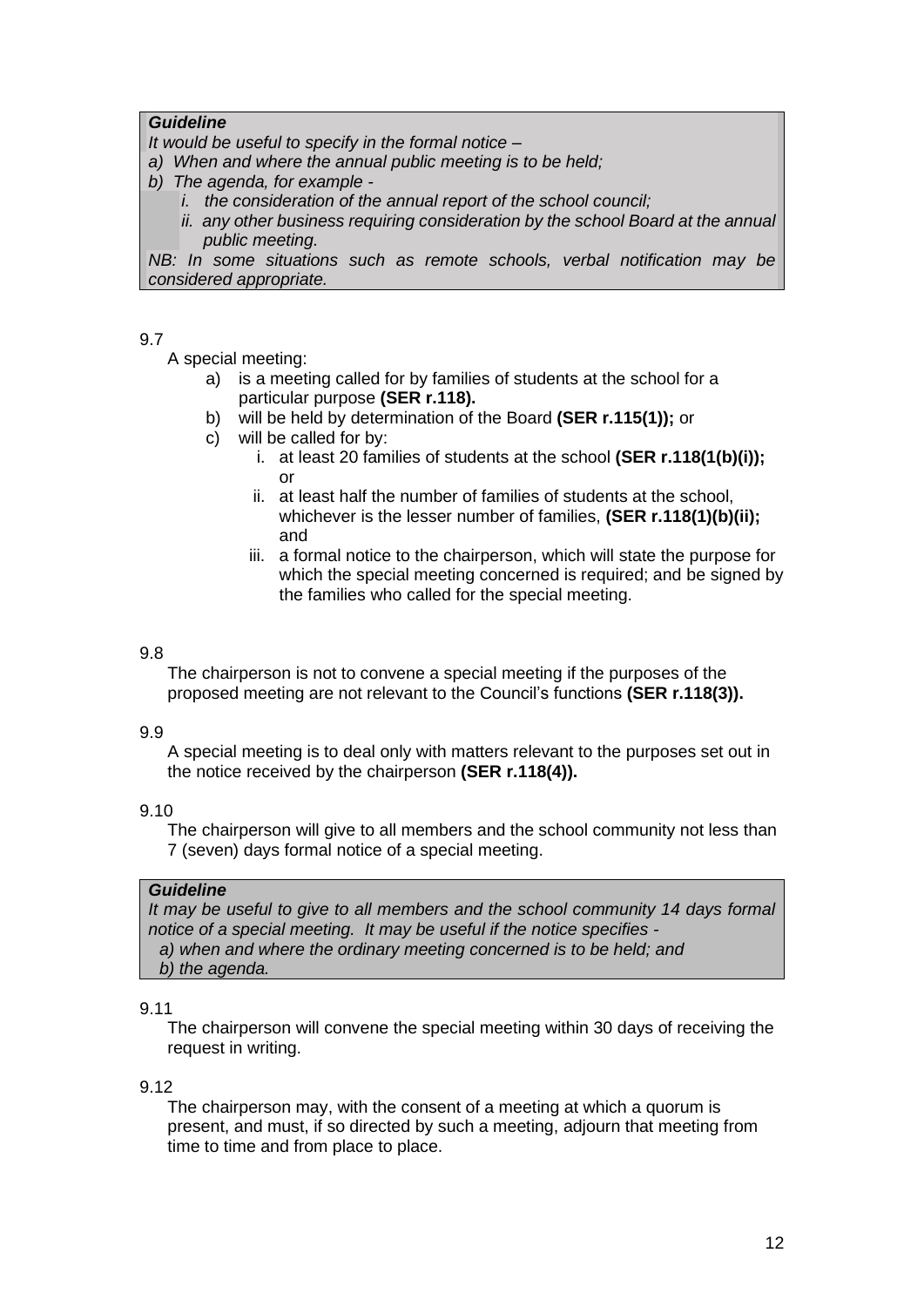No business will be transacted at an adjourned meeting other than business left unfinished or on the agenda at the time when the meeting was adjourned.

### 9.14

When a meeting is adjourned for a period of 30 days or more, the chairperson will give formal notice of the adjourned meeting as if that meeting were a fresh meeting.

### 9.15

The Board will agree on the manner that the secretary will communicate notice of ordinary, special and annual public meetings to members and the school community.

### 9.16

Meetings for the Board and the Parents and Citizens' Association are to be held separately.

### 9.17

Subject to this Terms of Reference, the Board will determine its own procedures **(SEA s.136).** 

## <span id="page-12-0"></span>**10 Quorum at Board meetings**

### 10.1

At a meeting greater than 50 per cent of members present in person at a Board meeting constitute a quorum.

### *Guideline*

*At a meeting 60 per cent of members present in person, or by electronic means, could constitute a quorum. The number should be determined taking into consideration the requirement for an absolute majority of all members for a motion to be passed. See 12.7*

*Electronic means may include via telephone, web/video conference. Members cannot send a proxy.*

### 10.2

If within 30 minutes after the time specified for the holding of a meeting of which formal notice has been given:

- a) a quorum is not present, the meeting lapses and will be rescheduled; or
- b) otherwise than as a result of a request, notice or action, the meeting stands adjourned until such time as the Board agrees to reconvene the meeting.

### 10.3

If within 30 minutes of the time for the resumption of adjourned meeting a quorum is not present, the members who are present in person may nevertheless proceed with the business of the meeting as if a quorum were present.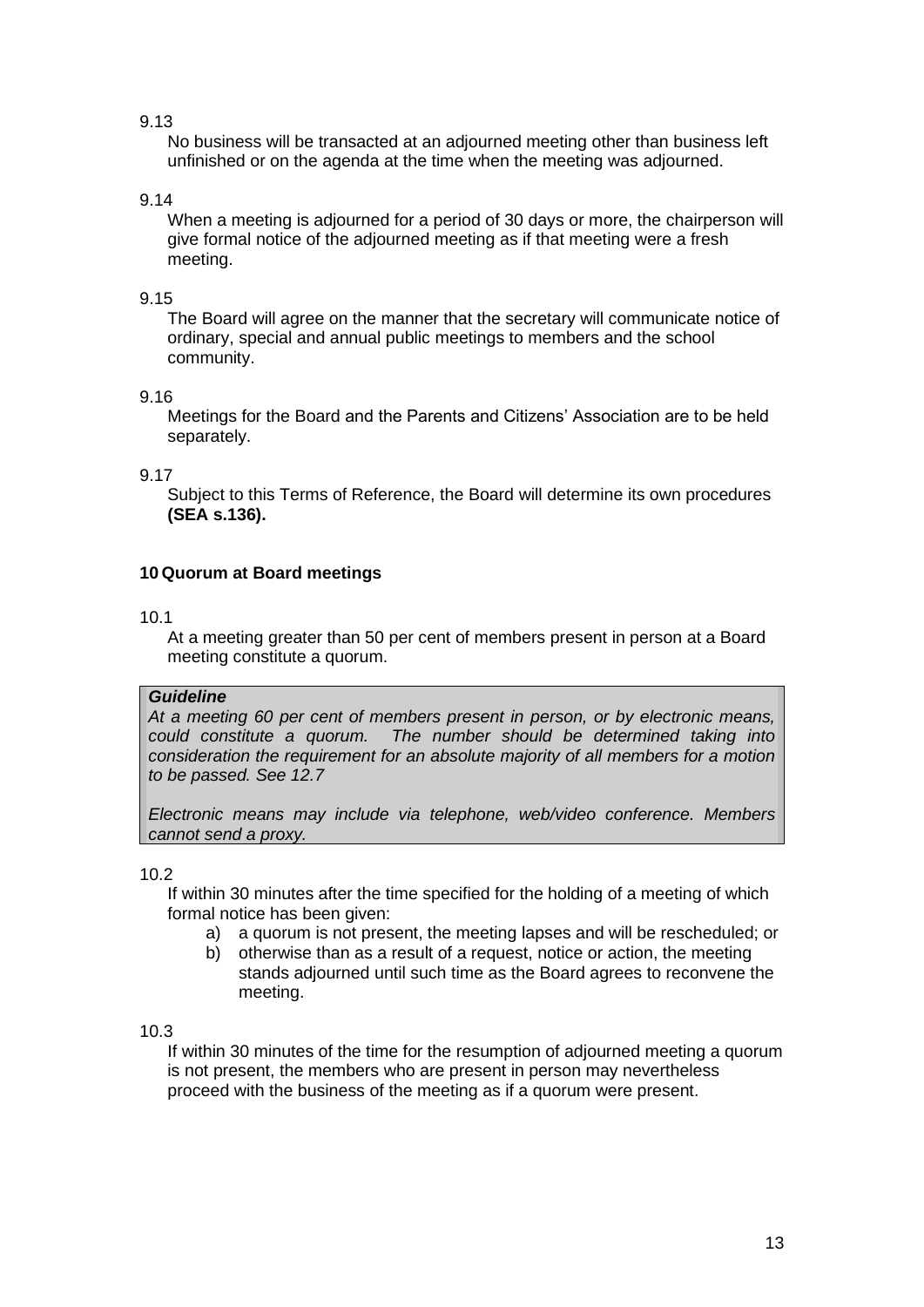## <span id="page-13-0"></span>**11 Motions at Board meetings**

### 11.1

A motion may be moved by a member with full voting rights, and voted on by a member with full voting rights, at an ordinary meeting, special meeting, or annual public meeting.

11.2

The chairperson will be given 7 (seven) days notice of a motion to be proposed at a meeting.

### *Guideline*

*It would be reasonable for the chairperson to be given 7 days formal notice of a motion to be proposed at a meeting.*

### 11.3

The chairperson will give 5 (five) days formal notice to members that a motion will be proposed at a meeting.

### *Guideline*

*It would be reasonable for the chairperson to give 5 days formal notice to members that a motion will be proposed at a meeting.*

### 11.4

The Board will agree on the manner that the secretary will communicate notice of motions to members and the school community.

## <span id="page-13-1"></span>**12 Resolutions at Board meetings**

### 12.1

Each Board member is entitled to one vote only **(SER r.119(3)).**

## 12.2

A co-opted Board member is not entitled to a vote **(SEA s.140(a)).**

# 12.3

Students attending Board meetings that are not members do not have a right to vote or be counted in determining a quorum **(SEA s.140(b)).**

### *Guideline*

*Members must participate in a vote in person or via electronic means. Electronic means may include via telephone, web/video conference. Members cannot send a proxy vote.*

### 12.4

Procedures for counting of votes will be by a show of hands.

### 12.5

Voting on issues will be recorded in the minute book.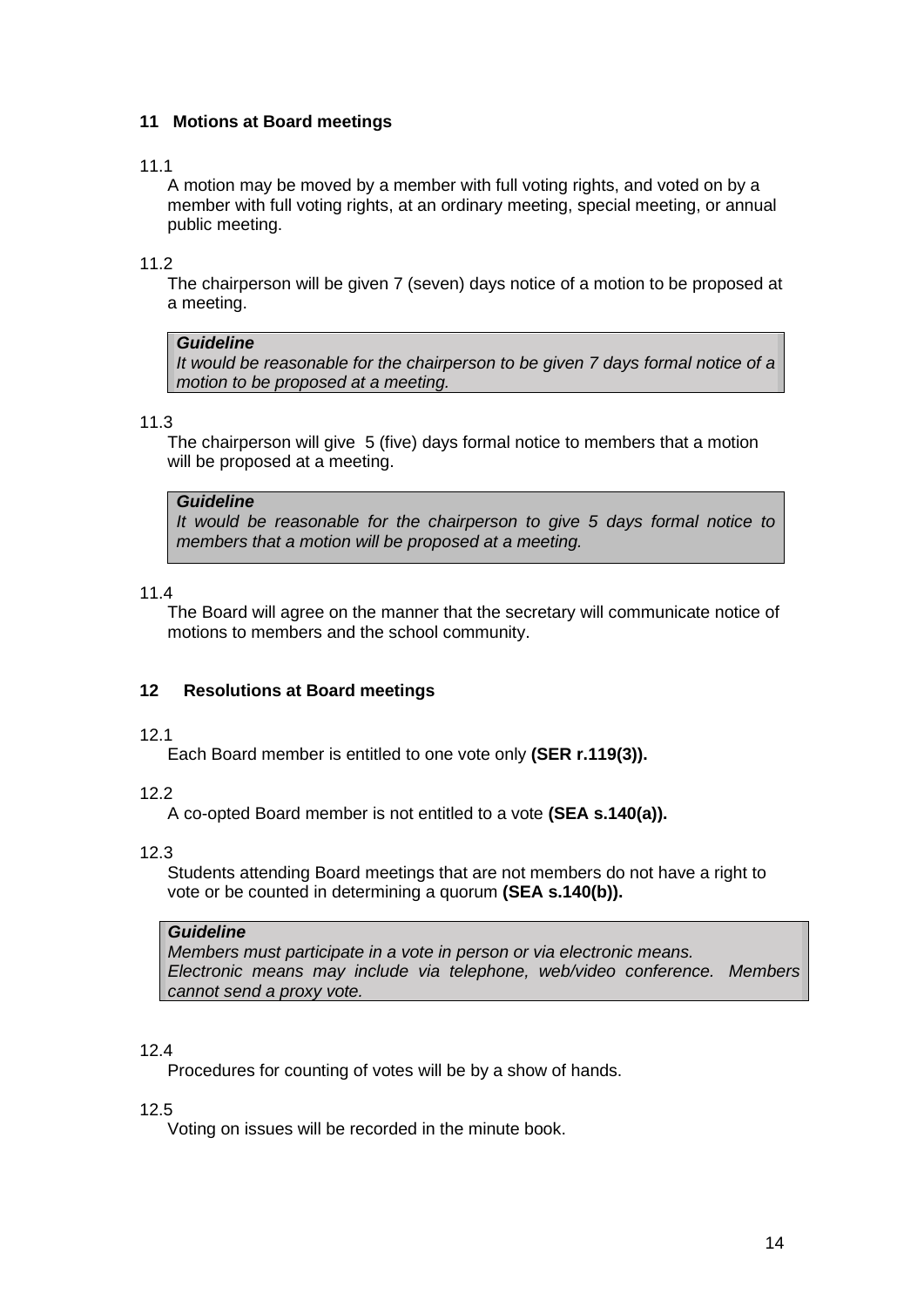A decision of the Board will not take effect unless it has been made by an absolute majority **(SER r.119(2)).**

# 12.7

An absolute majority, in relation to a Board for a school, means a majority comprising enough of the current members of the Board for their number to be more than 50 per cent of the number of offices (whether vacant or not) of members of the Board **(SER r.119(1)).**

### *Guideline*

*If a Board has 15 positions then an absolute majority is 8 votes. If only 8 members attend a meeting, 8 votes are required to form an absolute majority.*

## 12.8

A motion put to the vote:

- a) may be moved and voted on at an ordinary, special or annual public meeting; and
- b) will be decided by an absolute majority of votes.

## 12.9

A motion which is passed will be declared by the Chairperson as a resolution. A declaration by the Chairperson is evidence of the fact.

# <span id="page-14-0"></span>**13 Closing an ordinary Board meeting to the public**

### 13.1

Meetings of the Board are generally to be open to the public **(SER r.115(3)).**

## *Guideline*

*Where members of the public attend an ordinary Board meeting they do so as observers, unless invited by the Chairperson.*

## 13.2

The Board will not close to members of the public an annual public meeting or special meeting **(SER r.115(3)).**

## 13.3

The Board may decide to close an ordinary meeting or part of an ordinary meeting if it deals with any of the following:

- a) a matter affecting a person who is employed at the school **(SER r.116(a));**
- b) the personal affairs of any person **(SER r.116(b));**
- c) a contract entered into, or which may be entered into, by the Board and which relates to a matter to be discussed at the meeting **(SER r.116(c));**
- d) legal advice obtained, or which may be obtained, by the Board and which relates to a matter to be discussed at the meeting **(SER r.116(d));**
- e) a matter that if disclosed, would reveal:
	- i. information that has a commercial value to a person and that is held by, or is about, a person other than the Board **(SER r.116(e)(i));** or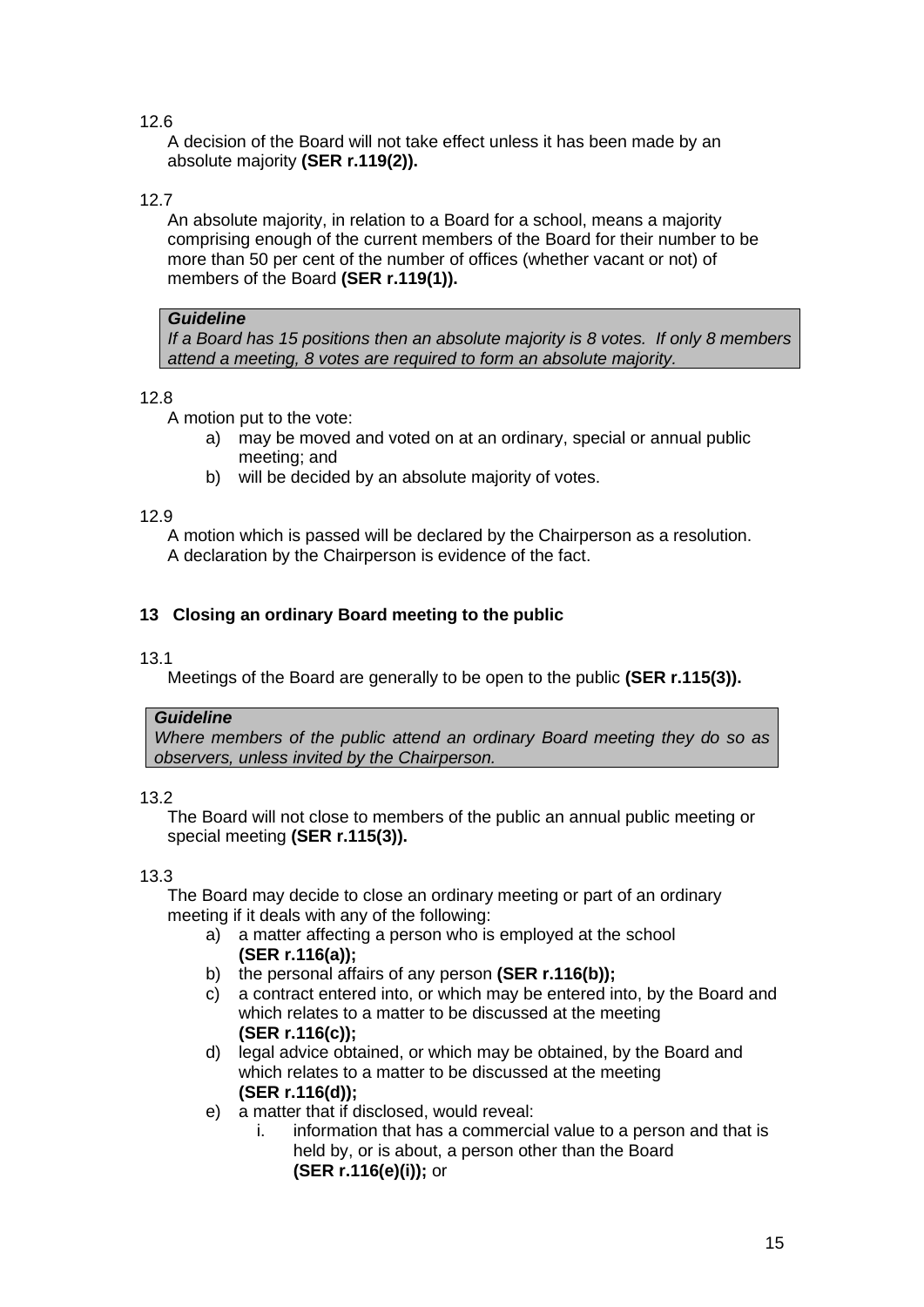- ii. information about the business, professional, commercial or financial affairs of a person and that is held by, or is about, a person other than the Board **(SER r.116(e)(ii));** and
- f) information which is the subject of a direction given **PCA s.23(1)(a) (SER r.116(f)).**

A decision to close an ordinary meeting or part of an ordinary meeting and the reason for the decision are to be recorded in the minutes of the meeting **(SER r.116(2)).**

## <span id="page-15-0"></span>**14 Disputes and Mediation**

### 14.1

The grievance procedure set out in this rule applies to disputes under these rules between:

- a) a Board member and another member;
- b) a Board member and the principal of the school;
- c) a Board member and the chairperson; or
- d) a Board member and co-opted members.

### 14.2

The parties to the dispute should meet and discuss the matter in dispute, and, if possible, resolve the dispute within 14 days after the dispute comes to the attention of all parties.

### 14.3

If the parties are unable to resolve the dispute at the meeting, a meeting may be held in the presence of a mediator.

# 14.4

The mediator will be-

- a) a person chosen by agreement between the parties; or
- b) in the absence of agreement
	- i. in the case of a dispute between a member and another member, a person appointed by the chairperson of the Council;
	- ii. in the case of a dispute between a member or relevant nonmember and the Council, a person who is a mediator appointed to, or employed with, a not for profit organisation.

## 14.5

A member of the Board can be a mediator.

### 14.6

The mediator cannot be a member who is a party to the dispute.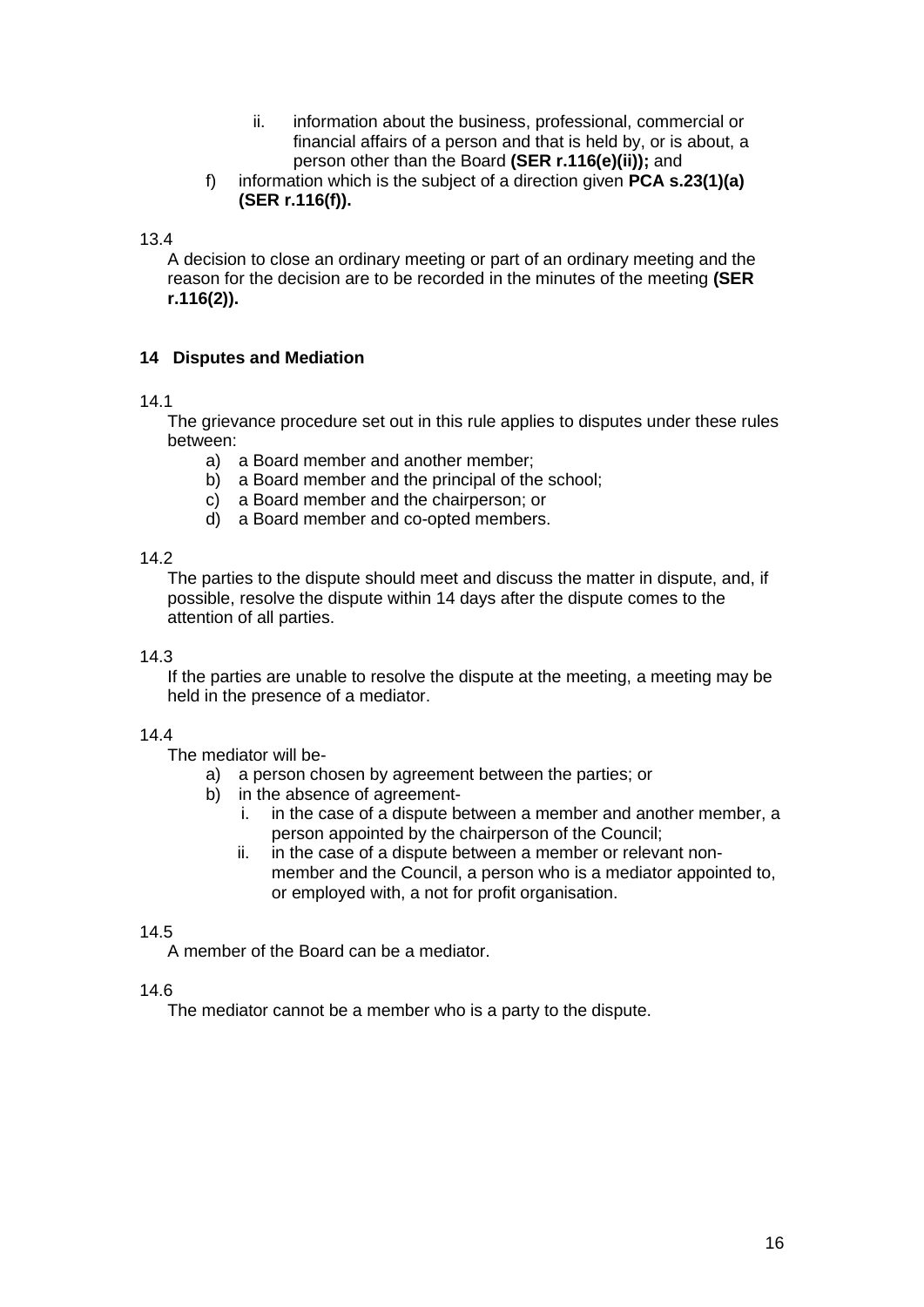The mediator, in conducting the mediation, will-

- a) give the parties to the mediation process every opportunity to be heard;
- b) allow due consideration by all parties of any written statement submitted by any party; and
- c) ensure that natural justice is accorded to the parties to the dispute throughout the mediation process.

### 14.8

The mediator will not determine the dispute.

### 14.9

The mediation will be confidential and without prejudice.

### 14.10

If the mediation process does not result in the dispute being resolved, the parties may seek advice from the Regional Executive Director.

### *Guideline*

*Councils are encouraged to adopt a Code of Conduct, review the code regularly and include the code as part of the induction for new members. See the Department's website for support materials including a Code of Conduct.*

## *Guideline*

*Councils are encouraged to regularly reflect on their performance. Principals can access an electronic self-assessment survey tool through Ikon.*

## <span id="page-16-0"></span>**15 Cessation or termination of membership of the Council**

## 15.1

The office of a member of the Board becomes a casual vacancy if the member:

- a) becomes ineligible to hold office as a member **(SER r.111(1)(a));**
- b) resigns by written notice delivered to the Board **(SER r.111(1)(b));** or
- c) is removed from office by the Director General **(SER r.111(1)(c)).**

## *Guideline*

*A person can become ineligible to hold office as a member before the end of their term. For example, a parent member becomes ineligible when they no longer have children enrolled at the school; and a community member becomes ineligible when they no longer have the contemporary expertise required.*

*A member themselves, or the council/board, may identify that a member has become ineligible to hold office because they are no longer suitably qualified. Where this occurs the member resigns their position. See also Guideline at 6. Qualifications for membership of Council.*

## 15.2

The Board may remove a person as a member of the Board on the grounds that the person:

- a) has neglected his or her duty as a member **(SER r.111(3)(a));**
- b) has misbehaved or is incompetent **(SER r.111(3)(b));**